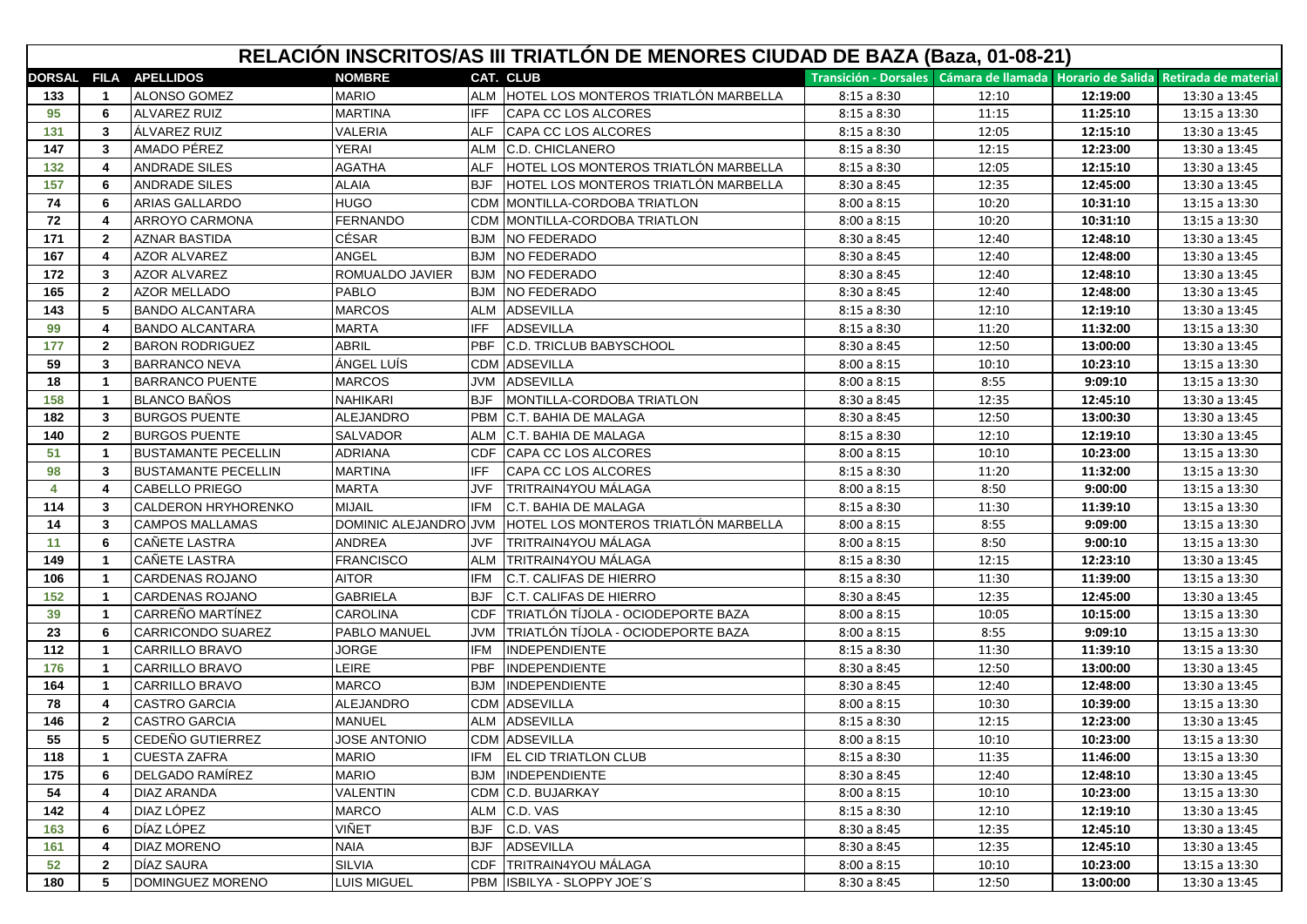| 68  | -6                      | DOMINGUEZ RASTROLLO       | <b>CARLOS</b>       |            | CDM C.D. ATLETISMO CORIA                  | 8:00a8:15   | 10:20 | 10:31:00 | 13:15 a 13:30 |
|-----|-------------------------|---------------------------|---------------------|------------|-------------------------------------------|-------------|-------|----------|---------------|
| 84  | $\overline{\mathbf{1}}$ | <b>ESTEBAN MEDINA</b>     | <b>ALBA</b>         | IFF        | <b>ADSEVILLA</b>                          | 8:15a8:30   | 11:15 | 11:25:00 | 13:15 a 13:30 |
| 13  | $\overline{2}$          | <b>ESTEBAN MEDINA</b>     | <b>ALVARO</b>       |            | JVM ADSEVILLA                             | 8:00a8:15   | 8:55  | 9:09:00  | 13:15 a 13:30 |
| 92  | 3                       | FERNÁNDEZ CAMPOY          | <b>AROA</b>         | <b>IFF</b> | <b>TRIATLÓN TÍJOLA - OCIODEPORTE BAZA</b> | 8:15a8:30   | 11:15 | 11:25:10 | 13:15 a 13:30 |
| 61  | 5                       | <b>FERNANDEZ ESTEBAN</b>  | <b>ALEJANDRO</b>    |            | CDM IC.A. AYAMONTE                        | 8:00a8:15   | 10:10 | 10:23:10 | 13:15 a 13:30 |
| 44  | 6                       | <b>FERNÁNDEZ GARCÍA</b>   | <b>SANDRA</b>       |            | CDF C.D. GALOSPORT                        | 8:00a8:15   | 10:05 | 10:15:00 | 13:15 a 13:30 |
| 79  | 5                       | <b>FLORENTINO SERRA</b>   | <b>DANIEL</b>       |            | CDM HOTEL LOS MONTEROS TRIATLÓN MARBELLA  | 8:00a8:15   | 10:30 | 10:39:00 | 13:15 a 13:30 |
| 108 | 3                       | <b>FRANCO GORDILLO</b>    | <b>DANIEL</b>       | <b>IFM</b> | C.D. ATLETISMO CORIA                      | 8:15a8:30   | 11:30 | 11:39:00 | 13:15 a 13:30 |
| 170 | $\overline{\mathbf{1}}$ | <b>FRANCO GORDILLO</b>    | <b>MARCO</b>        | <b>BJM</b> | <b>C.D. ATLETISMO CORIA</b>               | 8:30 a 8:45 | 12:40 | 12:48:10 | 13:30 a 13:45 |
| 181 | $\overline{\mathbf{1}}$ | GALÁN DÍAZ                | <b>MARTA</b>        | <b>PBF</b> | <b>INDEPENDIENTE</b>                      | 8:30 a 8:45 | 12:50 | 13:00:30 | 13:30 a 13:45 |
| 136 | 4                       | GALÁN DÍAZ                | <b>DANIEL</b>       | <b>ALM</b> | <b>INDEPENDIENTE</b>                      | 8:15a8:30   | 12:10 | 12:19:00 | 13:30 a 13:45 |
| 107 | $\overline{2}$          | <b>GARCES RODRIGUEZ</b>   | <b>JORGE</b>        | <b>IFM</b> | <b>REAL CLUB MEDITERRANEO</b>             | 8:15a8:30   | 11:30 | 11:39:00 | 13:15 a 13:30 |
| 86  | 3                       | <b>GARCIA CRESPO</b>      | <b>IRENE</b>        | <b>IFF</b> | C.D. ACTRION TORRE DEL MAR                | 8:15a8:30   | 11:15 | 11:25:00 | 13:15 a 13:30 |
| 87  | 4                       | <b>GARCIA GARCIA</b>      | <b>CARMEN</b>       | <b>IFF</b> | <b>NO FEDERADA</b>                        | 8:15a8:30   | 11:15 | 11:25:00 | 13:15 a 13:30 |
| 160 | $\overline{3}$          | <b>GARCIA GARCIA</b>      | <b>DANIELA</b>      | <b>BJF</b> | <b>NO FEDERADA</b>                        | 8:30a8:45   | 12:35 | 12:45:10 | 13:30 a 13:45 |
| 64  | $\overline{2}$          | <b>GARCIA MANZANO</b>     | <b>GONZALO</b>      |            | <b>CDM NO FEDERADO</b>                    | 8:00a8:15   | 10:20 | 10:31:00 | 13:15 a 13:30 |
| 128 | 5                       | <b>GARCIA PEREZ</b>       | <b>MARTINA</b>      | <b>ALF</b> | C.D. 361-WAHOOLIGAN                       | 8:15a8:30   | 12:05 | 12:15:00 | 13:30 a 13:45 |
| 130 | $\overline{2}$          | <b>GARCIA VAZQUEZ</b>     | <b>AFRICA</b>       | <b>ALF</b> | <b>INDEPENDIENTE</b>                      | 8:15a8:30   | 12:05 | 12:15:10 | 13:30 a 13:45 |
| 66  | 4                       | <b>GIL DE SOLA MERINO</b> | <b>RODRIGO</b>      |            | CDM REAL CLUB MEDITERRANEO                | 8:00a8:15   | 10:20 | 10:31:00 | 13:15 a 13:30 |
| 75  | $\overline{1}$          | <b>GINES PLEIS</b>        | <b>FEDERICO</b>     |            | CDM C.D. BUJARKAY                         | 8:00a8:15   | 10:30 | 10:39:00 | 13:15 a 13:30 |
| 26  | 3                       | <b>GOMEZ MARIN</b>        | <b>JOSE ANTONIO</b> | JVM        | <b>ADSEVILLA</b>                          | 8:00a8:15   | 9:10  | 9:18:00  | 13:15 a 13:30 |
| 135 | 3                       | <b>GOMEZ MORANTE</b>      | <b>BLAS</b>         | <b>ALM</b> | TRITRAIN4YOU MÁLAGA                       | 8:15a8:30   | 12:10 | 12:19:00 | 13:30 a 13:45 |
| 103 | 3                       | <b>GOMEZ MORANTE</b>      | <b>NOA</b>          | <b>IFF</b> | <b>TRITRAIN4YOU MÁLAGA</b>                | 8:15a8:30   | 11:20 | 11:32:10 | 13:15 a 13:30 |
| 31  | $\overline{2}$          | <b>GOMEZ RUIZ</b>         | <b>EMILIO</b>       | <b>JVM</b> | TRIATLÓN TÍJOLA - OCIODEPORTE BAZA        | 8:00a8:15   | 9:10  | 9:18:10  | 13:15 a 13:30 |
| 53  | 3                       | <b>GONZALEZ BUJALANCE</b> | <b>ADOLFO</b>       |            | CDM REAL CLUB MEDITERRANEO                | 8:00a8:15   | 10:10 | 10:23:00 | 13:15 a 13:30 |
| 90  | $\overline{1}$          | <b>GONZALEZ BUJALANCE</b> | MARIA ESPERANZA     | IFF        | <b>REAL CLUB MEDITERRANEO</b>             | 8:15a8:30   | 11:15 | 11:25:10 | 13:15 a 13:30 |
| 62  | 6                       | <b>GONZALEZ CASTILLO</b>  | <b>ANTONIO JOSE</b> |            | CDM   TRIATLÓN TÍJOLA - OCIODEPORTE BAZA  | 8:00a8:15   | 10:10 | 10:23:10 | 13:15 a 13:30 |
| 94  | 5                       | <b>GONZALEZ CASTILLO</b>  | <b>MARIA</b>        | <b>IFF</b> | TRIATLÓN TÍJOLA - OCIODEPORTE BAZA        | 8:15a8:30   | 11:15 | 11:25:10 | 13:15 a 13:30 |
| 156 | 5                       | GONZÁLEZ CASTILLO         | <b>NURÍA</b>        | <b>BJF</b> | TRIATLÓN TÍJOLA - OCIODEPORTE BAZA        | 8:30 a 8:45 | 12:35 | 12:45:00 | 13:30 a 13:45 |
| 43  | 5                       | <b>GONZALEZ LOPEZ</b>     | <b>ELOISA</b>       | <b>CDF</b> | <b>ADSEVILLA</b>                          | 8:00a8:15   | 10:05 | 10:15:00 | 13:15 a 13:30 |
| 115 | 4                       | GONZÁLEZ NAVARRETE        | <b>LUIS</b>         | <b>IFM</b> | TRIATLÓN TÍJOLA - OCIODEPORTE BAZA        | 8:15a8:30   | 11:30 | 11:39:10 | 13:15 a 13:30 |
| 155 | 4                       | GONZÁLEZ NAVARRETE        | MARÍA               | <b>BJF</b> | TRIATLÓN TÍJOLA - OCIODEPORTE BAZA        | 8:30 a 8:45 | 12:35 | 12:45:00 | 13:30 a 13:45 |
| 40  | $\overline{2}$          | <b>GUARNIDO GÁMEZ</b>     | <b>CRISTINA</b>     | <b>CDF</b> | CAPA CC LOS ALCORES                       | 8:00a8:15   | 10:05 | 10:15:00 | 13:15 a 13:30 |
| 141 | 3                       | <b>GUIJARRO RIOS</b>      | <b>ALEJANDRO</b>    | <b>ALM</b> | <b>TRIATLON NAZARI</b>                    | 8:15a8:30   | 12:10 | 12:19:10 | 13:30 a 13:45 |
| 56  | 6                       | <b>GUTIERREZ MUÑOZ</b>    | <b>NICOLAS</b>      | <b>CDM</b> | MONTILLA-CORDOBA TRIATLON                 | 8:00a8:15   | 10:10 | 10:23:00 | 13:15 a 13:30 |
| 119 | $\mathbf{2}$            | <b>HERNÁNDEZ ROJAS</b>    | YERAY               | <b>IFM</b> | <b>INDEPENDIENTE</b>                      | 8:15a8:30   | 11:35 | 11:46:00 | 13:15 a 13:30 |
| 93  | 4                       | <b>HIDALGO MORA</b>       | LUCÍA               | <b>IFF</b> | C.T. AL-FANADIC                           | 8:15a8:30   | 11:15 | 11:25:10 | 13:15 a 13:30 |
| 28  | -5                      | <b>IDIGORAS BARRAGAN</b>  | <b>ALVARO</b>       | <b>NVL</b> | <b>ADSEVILLA</b>                          | 8:00a8:15   | 9:10  | 9:18:00  | 13:15 a 13:30 |
| 81  | $\overline{2}$          | <b>IDIGORAS BARRAGAN</b>  | <b>JAVIER</b>       |            | CDM ISBILYA - SLOPPY JOE'S                | 8:00a8:15   | 10:30 | 10:39:10 | 13:15 a 13:30 |
| 32  | 3                       | JIMENEZ BLAZQUEZ          | <b>JOSE RAMON</b>   |            | JVM C.T. VIALTERRA UBEDA                  | 8:00a8:15   | 9:10  | 9:18:10  | 13:15 a 13:30 |
| 185 | 6                       | JIMENEZ CHENARD           | <b>DANIEL</b>       |            | PBM C.D. ATLETISMO CORIA                  | 8:30 a 8:45 | 12:50 | 13:00:30 | 13:30 a 13:45 |
| 137 | 5                       | JIMENEZ CHENARD           | <b>GONZALO</b>      |            | ALM C.D. ATLETISMO CORIA                  | 8:15a8:30   | 12:10 | 12:19:00 | 13:30 a 13:45 |
| 126 | 3                       | <b>JIMENEZ VELA</b>       | <b>DANIELA</b>      |            | ALF C.D. ZAMBRUS BIKES                    | 8:15a8:30   | 12:05 | 12:15:00 | 13:30 a 13:45 |
| 123 | 3                       | JIMENEZ ZUGASTI           | <b>FERNANDO</b>     | <b>IFM</b> | C.D. GALOSPORT                            | 8:15a8:30   | 11:35 | 11:46:10 | 13:15 a 13:30 |
| 58  | $\overline{2}$          | JIMENEZ-ORTA GUERRERO     | <b>CRISTINA</b>     |            | <b>CDF SALTOKI TRIKIDEAK</b>              | 8:00a8:15   | 10:10 | 10:23:10 | 13:15 a 13:30 |
| 76  | $\overline{2}$          | <b>JURADO ORTEGA</b>      | JORGE               |            | CDM HOTEL LOS MONTEROS TRIATLÓN MARBELLA  | 8:00a8:15   | 10:30 | 10:39:00 | 13:15 a 13:30 |
| 57  | $\overline{1}$          | <b>JURADO ORTIZ</b>       | PAULA               |            | CDF ADSEVILLA                             | 8:00a8:15   | 10:10 | 10:23:10 | 13:15 a 13:30 |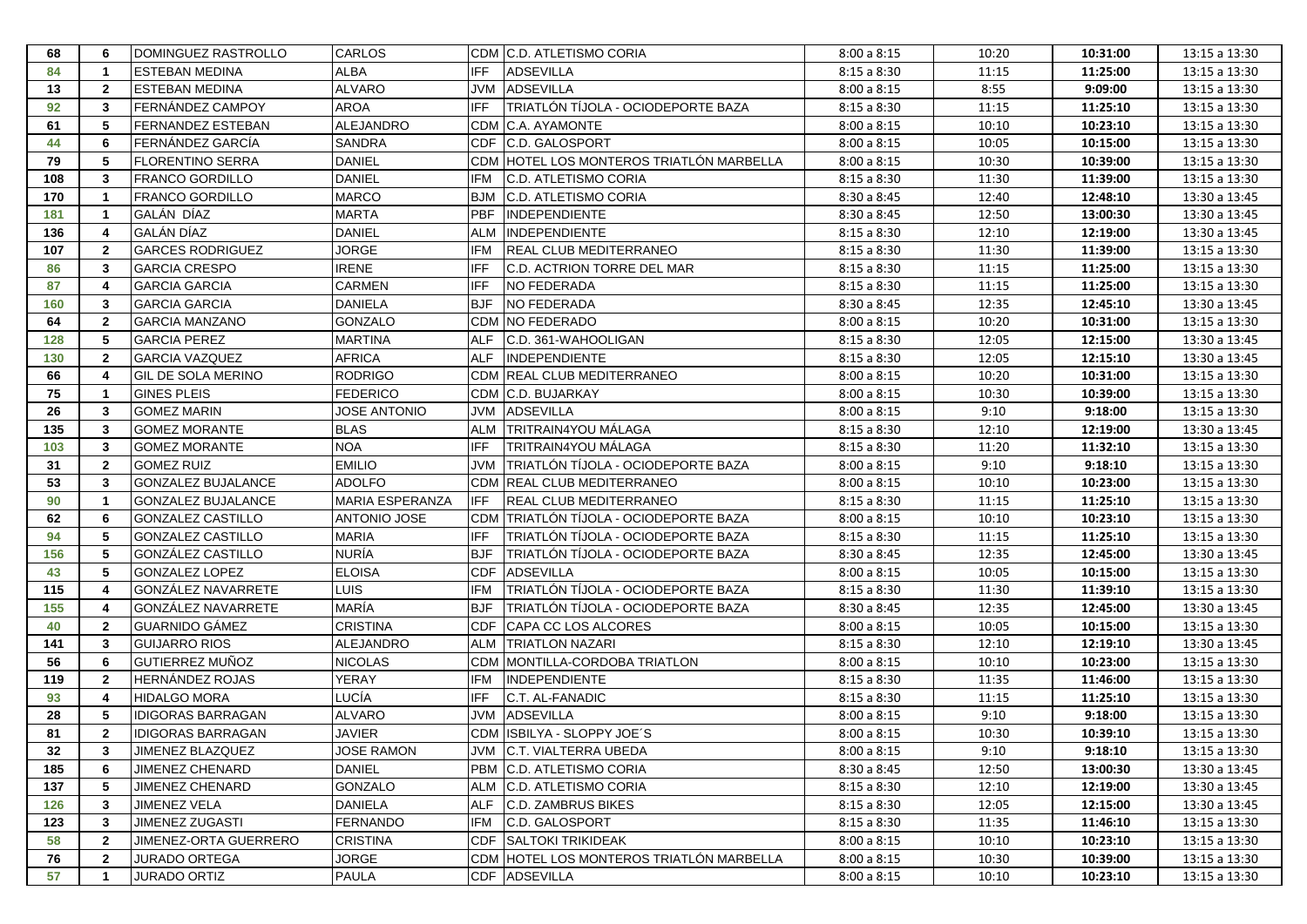| 35           | 6                       | <b>LAGO BENITO</b>                | JAVIER                |            | JVM ISBILYA - SLOPPY JOE'S           | 8:00a8:15   | 9:10  | 9:18:10  | 13:15 a 13:30 |
|--------------|-------------------------|-----------------------------------|-----------------------|------------|--------------------------------------|-------------|-------|----------|---------------|
| 96           | $\overline{1}$          | <b>LAZO VENEGAS</b>               | <b>MARINA</b>         | IFF        | <b>ADSEVILLA</b>                     | 8:15a8:30   | 11:20 | 11:32:00 | 13:15 a 13:30 |
| 45           | -1                      | <b>LEON BARRERA</b>               | <b>PAULA</b>          | <b>CDF</b> | <b>CAPA CC LOS ALCORES</b>           | 8:00a8:15   | 10:05 | 10:15:10 | 13:15 a 13:30 |
| 15           | $\overline{4}$          | LINARES LMARTINEZ                 | <b>SALVADOR</b>       | JVM        | TRIATLÓN TÍJOLA - OCIODEPORTE BAZA   | 8:00a8:15   | 8:55  | 9:09:00  | 13:15 a 13:30 |
| 33           | $\overline{4}$          | <b>LINARES OLALLA</b>             | <b>JAVIER</b>         | JVM        | <b>C.D. TRIATLON GRANADA</b>         | 8:00a8:15   | 9:10  | 9:18:10  | 13:15 a 13:30 |
| 41           | 3                       | LOPEZ ALVAREZ-ESTRADA             | <b>MARIA</b>          | <b>CDF</b> | <b>REAL CLUB MEDITERRANEO</b>        | 8:00a8:15   | 10:05 | 10:15:00 | 13:15 a 13:30 |
| 38           | 3                       | LOPEZ CUBEROS                     | <b>DANIEL</b>         | JVM        | <b>ADSEVILLA</b>                     | 8:00a8:15   | 9:15  | 9:27:00  | 13:15 a 13:30 |
| $\mathbf{2}$ | $\overline{2}$          | LOPEZ MUÑOZ                       | <b>CARMEN</b>         | <b>JVF</b> | C.T. AL-FANADIC                      | 8:00a8:15   | 8:50  | 9:00:00  | 13:15 a 13:30 |
| 20           | 3                       | LÓPEZ MUÑOZ                       | <b>SIXTO</b>          | <b>JVM</b> | <b>C.T. AL-FANADIC</b>               | 8:00a8:15   | 8:55  | 9:09:10  | 13:15 a 13:30 |
| 16           | 5                       | LUCENA SERRANO                    | <b>DANIEL</b>         | JVM        | MONTILLA-CORDOBA TRIATLON            | 8:00a8:15   | 8:55  | 9:09:00  | 13:15 a 13:30 |
| 110          | -5                      | <b>MACARRO GIL</b>                | <b>BRUNO</b>          | IFM        | ADSEVILLA                            | 8:15a8:30   | 11:30 | 11:39:00 | 13:15 a 13:30 |
| 104          | 4                       | <b>MAILLO MARTIN</b>              | <b>ELENA</b>          | <b>IFF</b> | <b>REAL CLUB MEDITERRANEO</b>        | 8:15a8:30   | 11:20 | 11:32:10 | 13:15 a 13:30 |
| 21           | 4                       | <b>MARFIL MORENO</b>              | ASIER                 | JVM        | <b>NO FEDERADO</b>                   | 8:00a8:15   | 8:55  | 9:09:10  | 13:15 a 13:30 |
| 73           | 5                       | MARQUES POLONIO                   | <b>ANTONIO</b>        |            | CDM MONTILLA-CORDOBA TRIATLON        | 8:00a8:15   | 10:20 | 10:31:10 | 13:15 a 13:30 |
| 63           | $\overline{\mathbf{1}}$ | MARTINEZ ALMEIDA GUERRERO GABRIEL |                       |            | CDM POLIDEPORTIVO OLIMPO CADIZ       | 8:00a8:15   | 10:20 | 10:31:00 | 13:15 a 13:30 |
| 168          | 5                       | <b>MARTINEZ QUIRANTE</b>          | <b>GABRIEL</b>        |            | <b>BJM NO FEDERADO</b>               | 8:30a8:45   | 12:40 | 12:48:00 | 13:30 a 13:45 |
| 134          | $\mathbf{2}$            | MATE FERNANDEZ                    | <b>DANIEL</b>         | ALM        | HOTEL LOS MONTEROS TRIATLÓN MARBELLA | 8:15a8:30   | 12:10 | 12:19:00 | 13:30 a 13:45 |
| 153          | $\overline{2}$          | <b>MATE FERNANDEZ</b>             | <b>LUCIA</b>          | <b>BJF</b> | HOTEL LOS MONTEROS TRIATLÓN MARBELLA | 8:30a8:45   | 12:35 | 12:45:00 | 13:30 a 13:45 |
| 71           | 3                       | <b>MATEOS GACTO</b>               | <b>DAVID</b>          | <b>CDM</b> | MONTILLA-CORDOBA TRIATLON            | 8:00a8:15   | 10:20 | 10:31:10 | 13:15 a 13:30 |
| 151          | 3                       | MONTES SÁNCHEZ                    | <b>JULIO</b>          | <b>ALM</b> | C.D. GALOSPORT                       | 8:15a8:30   | 12:15 | 12:23:10 | 13:30 a 13:45 |
| 120          | $\mathbf{3}$            | MONTES SÁNCHEZ                    | <b>MARCO</b>          | <b>IFM</b> | C.D. GALOSPORT                       | 8:15a8:30   | 11:35 | 11:46:00 | 13:15 a 13:30 |
| 174          | 5                       | <b>MONTORO NAVARRETE</b>          | <b>IVAN</b>           | <b>BJM</b> | <b>C.D. TRICLUB BABYSCHOOL</b>       | 8:30 a 8:45 | 12:40 | 12:48:10 | 13:30 a 13:45 |
| 117          | 6                       | <b>MONTORO NAVARRETE</b>          | <b>SAMUEL</b>         | <b>IFM</b> | <b>C.D. TRICLUB BABYSCHOOL</b>       | 8:15a8:30   | 11:30 | 11:39:10 | 13:15 a 13:30 |
| 46           | $\overline{2}$          | <b>MONTOYA CUEVAS</b>             | <b>EVA MARIA</b>      | CDF        | NO FEDERADA                          | 8:00a8:15   | 10:05 | 10:15:10 | 13:15 a 13:30 |
| 17           | 6                       | MORENO DE LA ORDEN                | <b>JAIME</b>          | <b>JVM</b> | CAPA CC LOS ALCORES                  | 8:00a8:15   | 8:55  | 9:09:00  | 13:15 a 13:30 |
| 65           | 3                       | <b>MORENO MONTERO</b>             | <b>ANTONIO MIGUEL</b> |            | CDM C.D. CHICLANERO                  | 8:00a8:15   | 10:20 | 10:31:00 | 13:15 a 13:30 |
| 127          | $\overline{4}$          | <b>MORENO MONTERO</b>             | <b>ELENA</b>          | <b>ALF</b> | C.D. CHICLANERO                      | 8:15a8:30   | 12:05 | 12:15:00 | 13:30 a 13:45 |
| 29           | 6                       | MORENO ORDOÑEZ                    | <b>DAVID</b>          | <b>NVL</b> | ISBILYA - SLOPPY JOE'S               | 8:00a8:15   | 9:10  | 9:18:00  | 13:15 a 13:30 |
| 179          | 4                       | NAVARRO AZNAR                     | JOSÉ                  |            | PBM NO FEDERADO                      | 8:30 a 8:45 | 12:50 | 13:00:00 | 13:30 a 13:45 |
| 83           | $\overline{4}$          | <b>NAVARRO RAYA</b>               | JESÚS                 |            | CDM MONTILLA-CORDOBA TRIATLON        | 8:00a8:15   | 10:30 | 10:39:10 | 13:15 a 13:30 |
| 10           | 5                       | NAVAS MARTIN-LOMEÑA               | <b>MARINA</b>         | <b>JVF</b> | <b>REAL CLUB MEDITERRANEO</b>        | 8:00a8:15   | 8:50  | 9:00:10  | 13:15 a 13:30 |
| 49           | 5                       | NAVAS MARTIN-LOMENA               | <b>PAULA</b>          | <b>CDF</b> | REAL CLUB MEDITERRANEO               | 8:00a8:15   | 10:05 | 10:15:10 | 13:15 a 13:30 |
| 169          | 6                       | NUÑEZ REAL                        | <b>SANTIAGO</b>       | <b>BJM</b> | C.D. TRICLUB BABYSCHOOL              | 8:30 a 8:45 | 12:40 | 12:48:00 | 13:30 a 13:45 |
| 109          | 4                       | <b>ORTIZ BRITO</b>                | <b>IVAN</b>           | <b>IFM</b> | <b>C.A. AYAMONTE</b>                 | 8:15a8:30   | 11:30 | 11:39:00 | 13:15 a 13:30 |
| 19           | $\overline{2}$          | ORTIZ BRITO                       | <b>SERGIO</b>         | <b>JVM</b> | C.A. AYAMONTE                        | 8:00a8:15   | 8:55  | 9:09:10  | 13:15 a 13:30 |
| 113          | $\overline{2}$          | ORTIZ NAVARRETE                   | JAVIER                | IFM        | HOTEL LOS MONTEROS TRIATLÓN MARBELLA | 8:15a8:30   | 11:30 | 11:39:10 | 13:15 a 13:30 |
| 183          | 4                       | ORTIZ ORTIZ                       | <b>MOISES</b>         | <b>PBM</b> | <b>NO FEDERADO</b>                   | 8:30a8:45   | 12:50 | 13:00:30 | 13:30 a 13:45 |
| 48           | 4                       | OTTENHSIMER SCHREIBER             | SOL                   | <b>CDF</b> | MONTILLA-CORDOBA TRIATLON            | 8:00a8:15   | 10:05 | 10:15:10 | 13:15 a 13:30 |
| 148          | 4                       | IPACHÓN HERRERA                   | JESÚS                 |            | ALM ISBILYA - SLOPPY JOE'S           | 8:15a8:30   | 12:15 | 12:23:00 | 13:30 a 13:45 |
| 82           | 3                       | PANIAGUA MUÑOZ                    | <b>ADRIAN</b>         |            | <b>CDM ADSEVILLA</b>                 | 8:00a8:15   | 10:30 | 10:39:10 | 13:15 a 13:30 |
| 145          | $\overline{\mathbf{1}}$ | PANIAGUA MUÑOZ                    | <b>HUGO</b>           |            | ALM ADSEVILLA                        | 8:15a8:30   | 12:15 | 12:23:00 | 13:30 a 13:45 |
| 60           | $\overline{4}$          | PELÁEZ MARTÍNEZ                   | ÁLVARO                |            | CDM NO FEDERADO                      | 8:00a8:15   | 10:10 | 10:23:10 | 13:15 a 13:30 |
| 100          | 5                       | <b>PÉREZ CAMPOS</b>               | <b>MARTA</b>          | <b>IFF</b> | MONTILLA-CORDOBA TRIATLON            | 8:15a8:30   | 11:20 | 11:32:00 | 13:15 a 13:30 |
| 89           | 6                       | PÉREZ SÁNCHEZ                     | INÉS MARÍA            | <b>IFF</b> | CAPA CC LOS ALCORES                  | 8:15a8:30   | 11:15 | 11:25:00 | 13:15 a 13:30 |
| 150          | $\overline{2}$          | PÉREZ SÁNCHEZ                     | <b>PABLO</b>          |            | ALM CAPA CC LOS ALCORES              | 8:15a8:30   | 12:15 | 12:23:10 | 13:30 a 13:45 |
| 80           | $\overline{\mathbf{1}}$ | PIÑA DIAZ                         | <b>RAFAEL</b>         |            | CDM MONTILLA-CORDOBA TRIATLON        | 8:00a8:15   | 10:30 | 10:39:10 | 13:15 a 13:30 |
| 122          | $\overline{2}$          | PLAZA JIMENEZ                     | LUCAS                 |            | IFM C.C. EL TOURMALET ESTEPONA       | 8:15a8:30   | 11:35 | 11:46:10 | 13:15 a 13:30 |